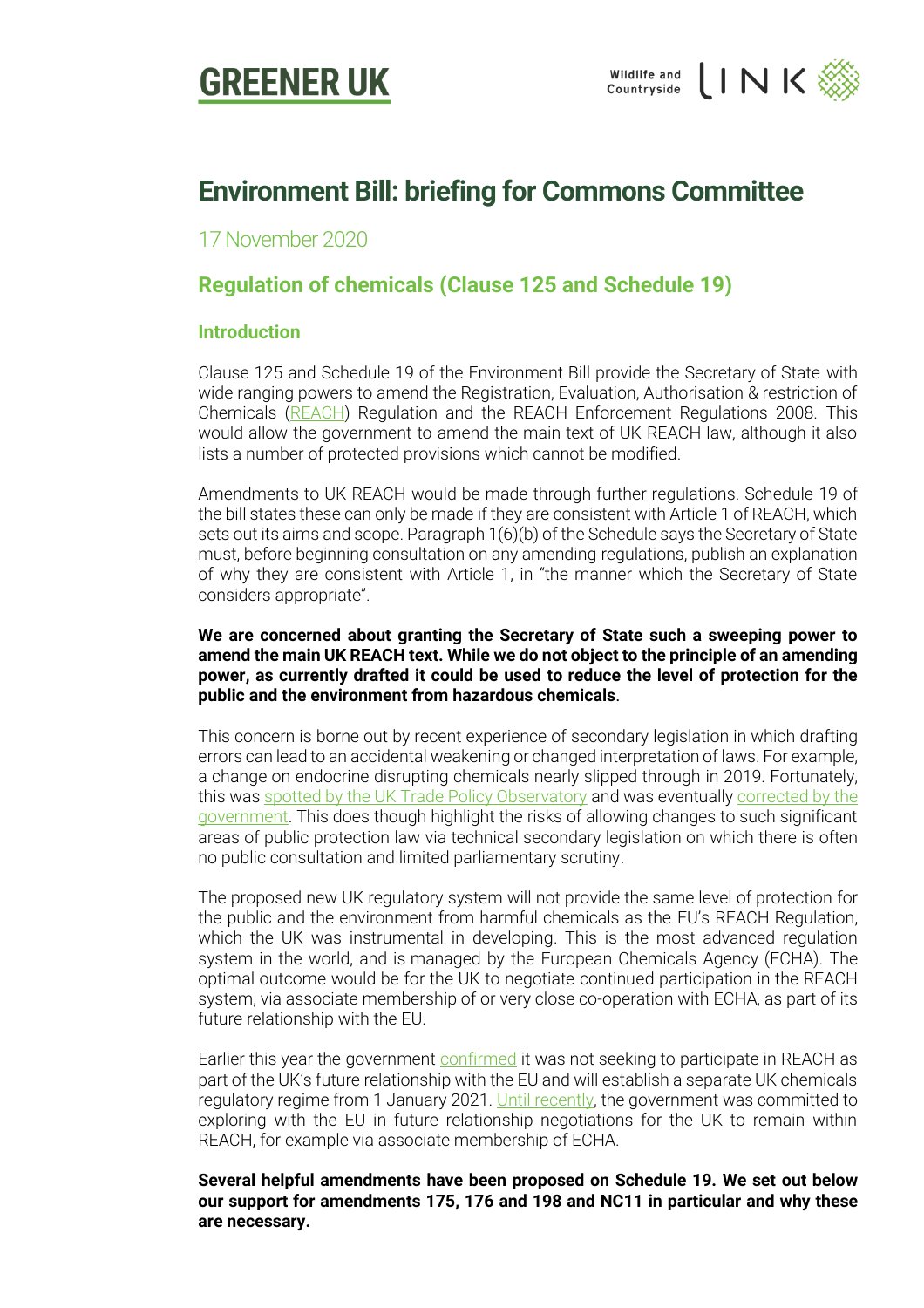#### **The precautionary principle – amendment 198**

The precautionary principle will be an essential safeguard as the new UK chemicals regime is rolled out and develops over time. **Amendment 198** would require ministers, in considering consistency with Article 1 of the REACH Regulation, to pay specific attention to the precautionary principle.

**It would be very helpful if the minister could use the opportunity provided by this amendment to issue a clear statement in relation to the precautionary principle and Article 1.** This should explain the objectives of the regulation and how the precautionary principle is hard wired into Article 1, to provide absolute clarity that the UK system will continue to be underpinned by the precautionary principle, in order to ensure that active substances or products placed on the market do not adversely affect human or animal health or the environment. **An unequivocal ministerial clarification that the government remains committed to this important principle in relation to chemicals would be very welcome.**

#### **Protecting consumer rights – amendment 176**

The bill gives the Secretary of State for Environment the power to amend UK REACH and the REACH Enforcement Regulations 2008. However, specified elements of REACH are excluded from the Secretary of State's amending power. The principle of establishing "protected provisions" is welcome. However, we are concerned that certain key articles are not included within the table of protected provisions set out in paragraph 6 of Schedule 19.

The government has [said](https://committees.parliament.uk/publications/1277/documents/11202/default/) the proposed 23 protected provisions have been carefully selected to preserve the "what" of the aims and principles of REACH, but to avoid freezing the detailed "how" it operates. These include the aim and scope of the REACH Regulation, the principle of "no data, no market" and animal testing as a last resort.

It is difficult to see how the government's rationale applies to Articles 32 to 34.

Article 32 and Article 34 relate to consumer information and rights and establish a duty to communicate information down and up the supply chain, while Article 33 enshrines consumers' right to know about substances of very high concern in every day products.

Under Article 33, suppliers of articles which contain a substance of very high concern are required to provide sufficient information in response to consumer requests about that product to allow its safe use, including disclosing the name of the substance. These are substances that, for example, meet the criteria for classification as carcinogenic, mutagenic or toxic to reproduction or are persistent, bio-accumulative and toxic. **This is an essential public policy safeguard and it is not clear why the government would wish to exclude it from the list of protected provisions.**

**We therefore support amendment 176, which would add Article 32, 33 and 34 of REACH to the "protected provisions" that may not be amended under the Schedule 19 power.**

#### **Transparent consultation – amendment 175**

This amendment would improve transparency as it would require the Secretary of State, before making regulations under this Schedule, to publish and lay a report before Parliament.